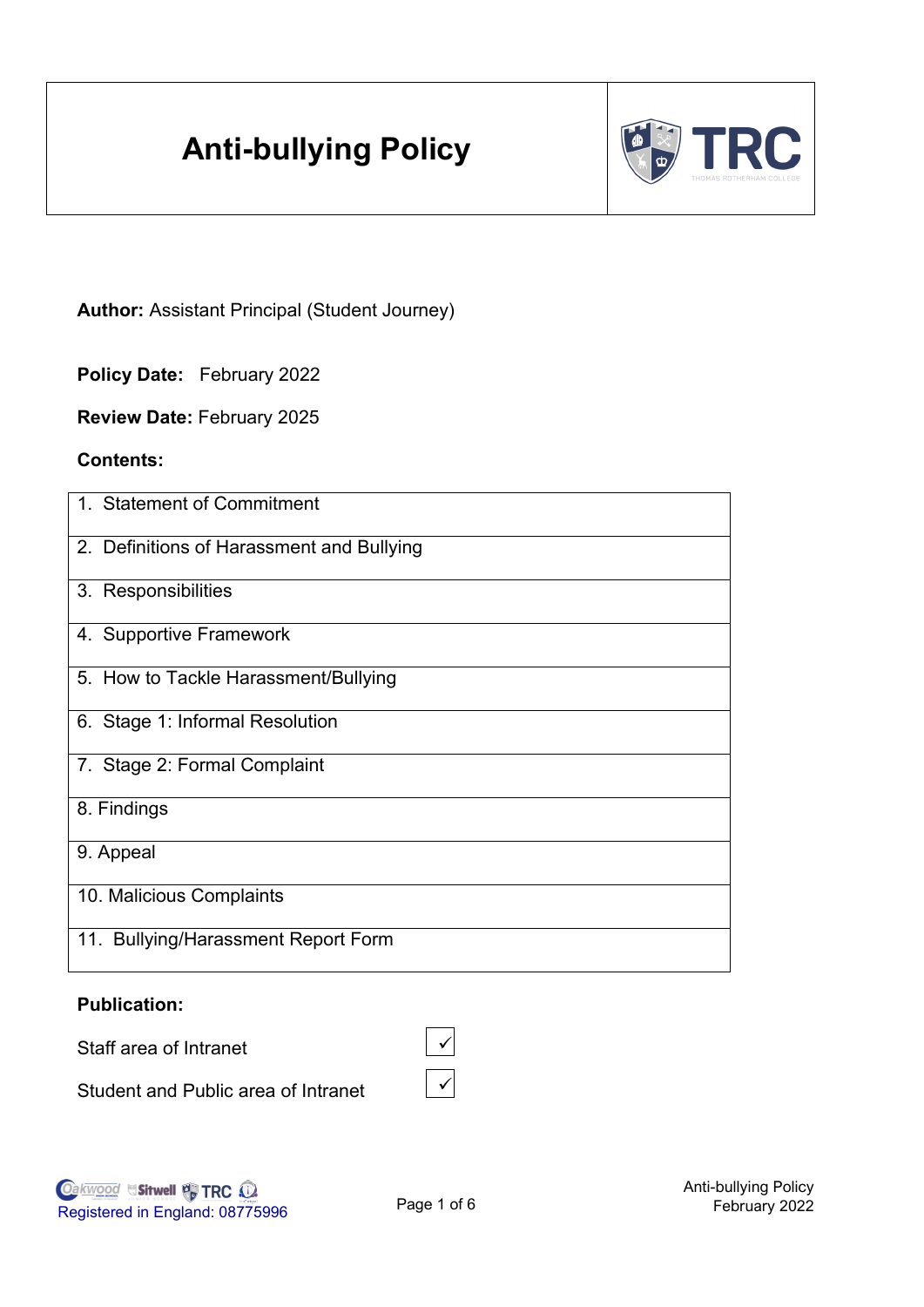# **1. Statement of Commitment**

Thomas Rotherham College is committed to providing all students with a working environment that is free from all forms of harassment and bullying. It fully supports the right of all people to be treated with dignity and respect in line with relevant equality and human rights legislation and will take appropriate steps to achieve this. Harassment, discrimination, bullying and victimisation can lead to fear, stress and anxiety and is unlawful. The College finds any form of such behaviour unacceptable and is committed to providing an environment in which all individuals can operate effectively, confidently and competently.

The College will make all employees, students, contractors, visitors, etc. aware of the policy forbidding harassment and bullying and their responsibility to comply with the policy. If a complaint is brought to the attention of staff, it will be investigated promptly, and appropriate action taken.

# **2. Definitions of Harassment and Bullying**

#### **Harassment**

Harassment is defined as any unwanted conduct that violates a person's dignity or creates an intimidating, hostile, degrading, humiliating or offensive environment for them. It is important to note that harassment is defined by the impact on the person experiencing the unwanted conduct, rather than the intention of the 'perpetrator' of the unwanted conduct.

Harassment could be on the grounds of, but is not restricted to:

- o Age
- o Disability
- o Domestic circumstances
- o Gender
- o Sexual orientation
- o Race
- o Colour
- o Religion/belief or religious observance
- o Ethnic origin
- o Language
- o Political affiliation

# **Examples of harassment include:**

- Verbal or written comments of an offensive nature, use of bad language, jokes or gossiping
- Lewd, suggestive or over-familiar behaviour
- Displaying or circulating offensive material
- Insulting or ridiculing a person because of their age, sexuality, race, religion, beliefs, disability, gender or class
- Isolation or exclusion from social activities
- Criminal acts such as indecent exposure, physical attack or sexual assault and racism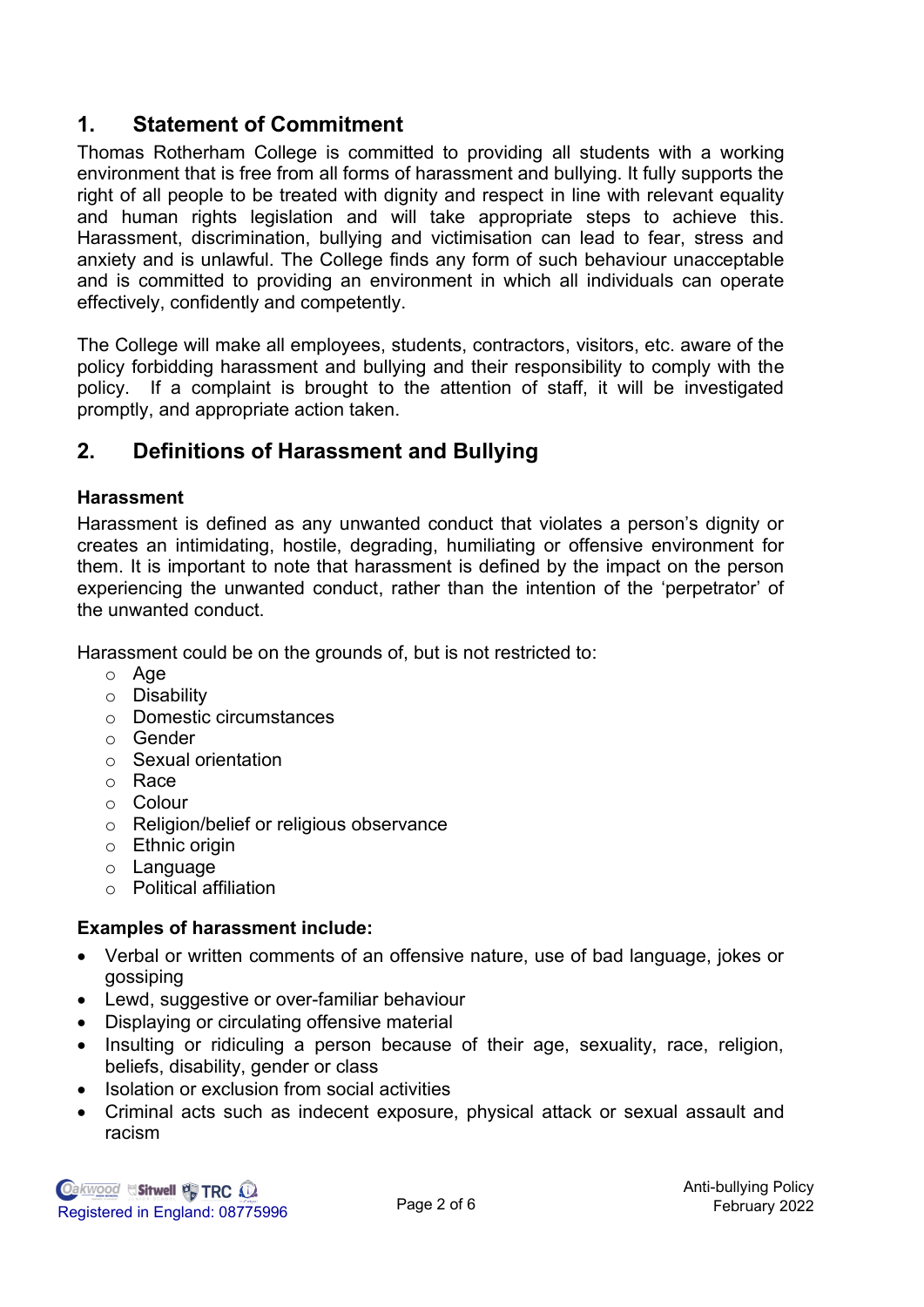This list is intended to act as a guide illustrating unacceptable behaviour and is not exhaustive.

### **Bullying**

Bullying is defined as offensive actions which humiliate, intimidate, undermine or demean the person involved. This includes, but is not limited to using abusive language, continually ignoring or excluding an individual, frightening someone with physical or other threats and continual shouting at or humiliating an individual.

**Cyberbullying** is an aggressive act using online social media and other electronic forms of contact. This may include calling, sending messages, sharing images/videos via mobile phone, e-mail, chat room or other web-based platforms. (Please see the ICLT Usage Agreement for details).

#### **Examples of bullying include:**

- Shouting at an individual to get things done
- Humiliating an individual in front of their peers
- Conduct which is intimidating, physically abusive or threatening
- Victimisation, where a person is repeatedly or consistently treated less favourably than another
- Consistently undermining someone
- Isolation or alienation
- Sending threatening or unwelcome text or group chat messages
- Using e-mail to send bullying or threatening messages
- Silent calls or abusive messages via mobile phone
- Using defamatory blogs or personal websites and online personal polling sites
- Making negative comments about a person's physical appearance/characteristics.
- Trying to involve others in extremist activity.

#### **3. Responsibilities**

The College has a responsibility to take active steps to eliminate harassment and bullying in the College and to promote the wellbeing of all its students.

The College has a zero tolerance towards any form of harassment or bullying. All students are required to take responsibility for their behaviour ensuring that the policy is effectively applied, and that harassment/bullying does not occur. Anyone deemed to be responsible for bullying or harassment will be subject to disciplinary action, in accordance with College disciplinary procedures.

Individual students also have a role to play by:

- Helping to create a climate of respect and tolerance which discourages harassment/bullying.
- Making it clear that they find such behaviour unacceptable
- Supporting other students this may include challenging the harasser/ bully at the time of the incident, offering support in any other way, including the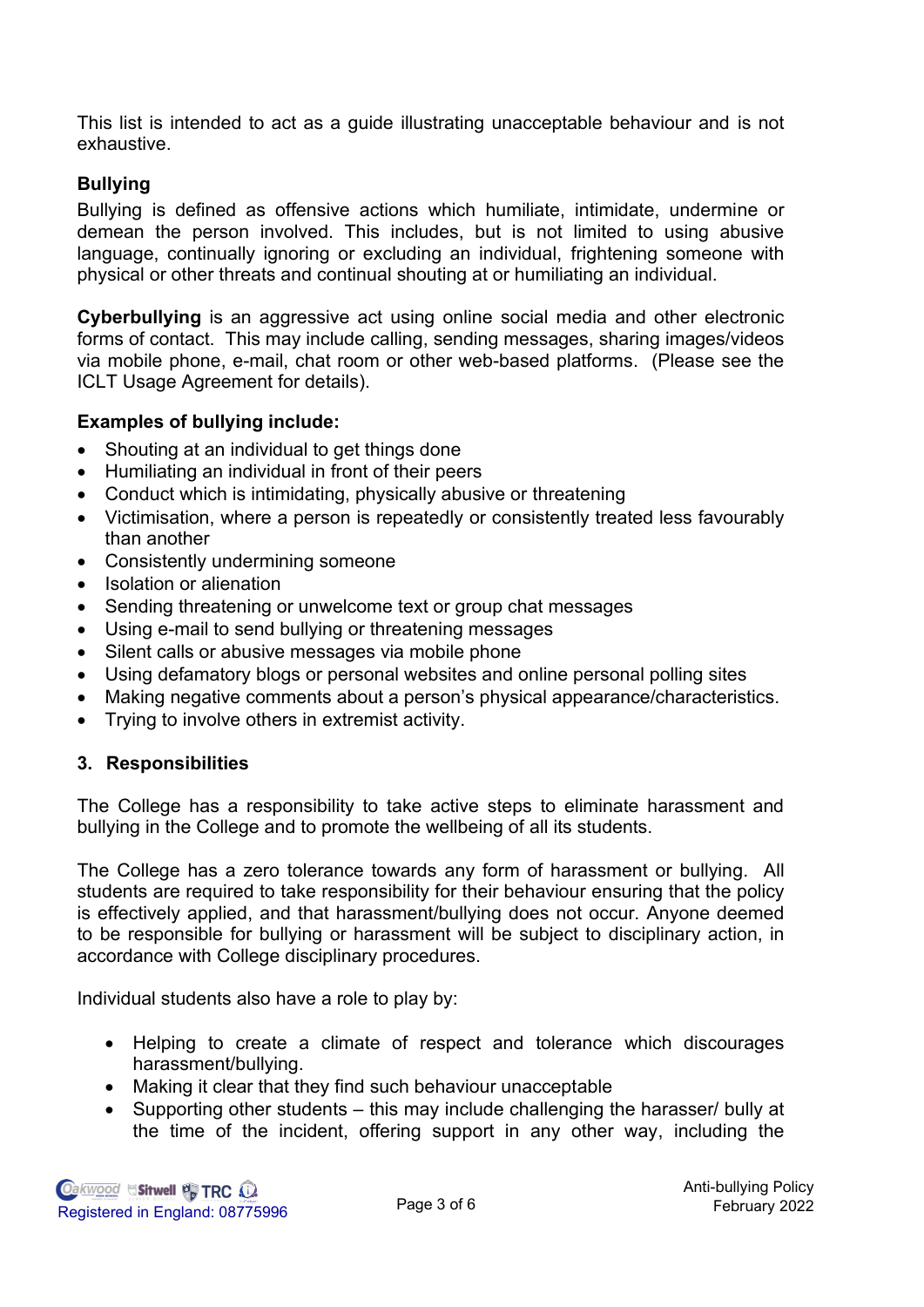reporting of such incidents to the Safeguarding Team and co-operating in any investigations

• Ensuring no victimisation occurs.

# **4. Supportive Framework**

The College recognises that making a complaint of harassment/bullying can be a distressing experience and that it may be difficult for a student to raise complaints against fellow students or teachers within the College. Accordingly, students may approach a friend or member of staff to raise the issue with the Safeguarding Team on their behalf.

A student may wish to discuss the issue with a teacher, their Progress Tutor or with a member of the College Safeguarding Team directly. Staff should make a note of the key facts of the disclosure and report this to the Safeguarding Team.

A student who seeks advice is under no obligation to take further action.

It is recognised that in bringing a complaint, the complainant must be protected from further harassment/bullying or detriment arising from the alleged incident and associated complaint. Any student suspected of bullying/harassing another student may, if necessary, be suspended from College until the matter has been investigated.

#### **5. How to Tackle Harassment/Bullying**

All students and staff must be alert to the possibility that bullying/harassment can happen. Some students may be vulnerable and/or afraid to complain. Therefore, everyone should be mindful of this and ready to offer support.

It is essential that anyone who perceives that they are subject to harassment/bullying keeps notes of the details as outlined below for each incident. It is recommended that they should include:

- ✓ Date
- $\times$  Time
- ✓ Place
- $\checkmark$  Name of person allegedly bullying or harassing
- $\checkmark$  What actually happened
- $\checkmark$  How the person felt at the time
- $\checkmark$  Name/s of any witnesses
- $\checkmark$  Any correspondence relating to the incident
- $\checkmark$  Any electronic communication i.e. phone texts, or emails or social message sites.

# **6. Stage 1: Informal Resolution**

• Every effort should be made to resolve the issue informally in the first instance. As soon after the incident as possible, the individual should make it clear to the offender that the action is not welcome and should stop. If, for whatever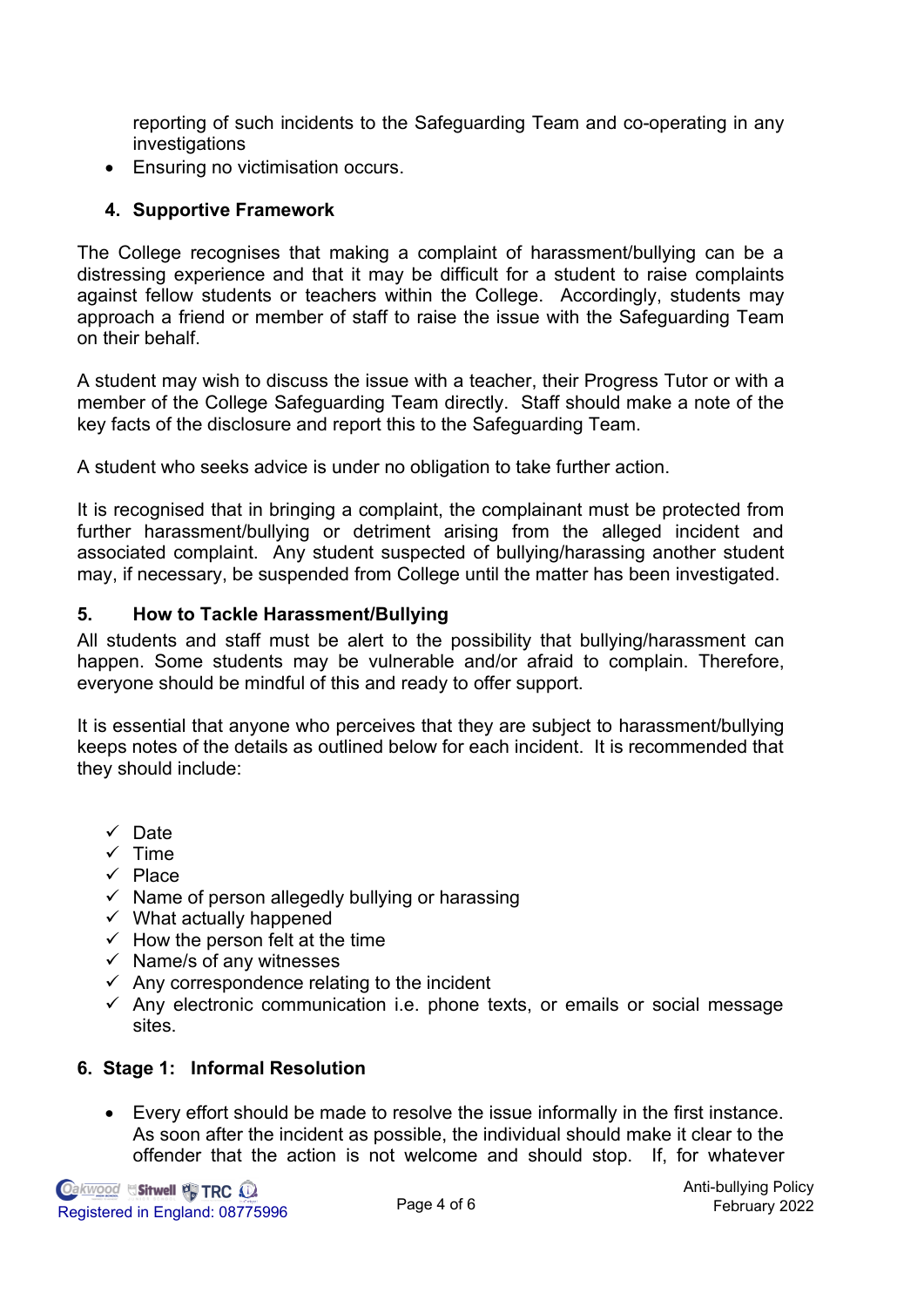reason, the individual feels unable to speak to them this may be done by an independent third person such as a member of teaching staff, Progress Tutor or a member of the Safeguarding Team

- Staff should be informed if the harassment does not stop. No action will be taken without the consent of the complainant unless the incident is considered to be extremely serious or of a child protection nature.
- In agreement with the complainant one of the following courses of action may be followed:
- a) To take no further action at this stage, but to record any future incidents and to keep the situation under review.
- b) Informal resolution through a mediation meeting with the Progress Tutor, DSL or Deputy DSL, the complainant and the alleged perpetrator. The mediator is responsible for writing accurate notes of the meeting. These must be signed and uploaded to CPOMS. These notes may form evidence in any future investigations.
- c) Where allegations of criminal acts such as indecent exposure, physical attack or sexual assault have been made, the complainant should be encouraged to report the matter to the police. The College have a legal responsibility to report any such incidents to the police.
- d) If informal methods do not resolve the problem, a formal complaint can be made.

#### **7. Stage 2: Formal Complaint.**

- Use of the formal element of this procedure (which may invoke the College's Behaviour and Disciplinary Procedure) will be necessary where the informal route proves ineffective, or for more serious instances of harassment/bullying.
- Incidents of harassment/ bullying may be regarded as extreme misconduct and could, therefore, result in a student losing their place at the College.
- The complaint can be made to a member of the Safeguarding Team in writing and signed by the individual. The DSL/DDSL will instigate an investigation into the matter.
- The person against whom the complaint has been made must be informed of the nature of the complaint, given details of the procedure involved and allowed to put forward their version of events in a signed, written statement.
- Both parties should be given the opportunity to nominate witnesses whom they wish to be interviewed. They will have the right to be accompanied by a parent/carer.
- **■** In certain cases, for example physical or sexual assault and/or to prevent victimisation, it may be necessary to suspend the alleged harasser/bully whilst the investigation is taking place. Suspension must be authorised by the Head of College, or, in his absence, an Assistant Principal.